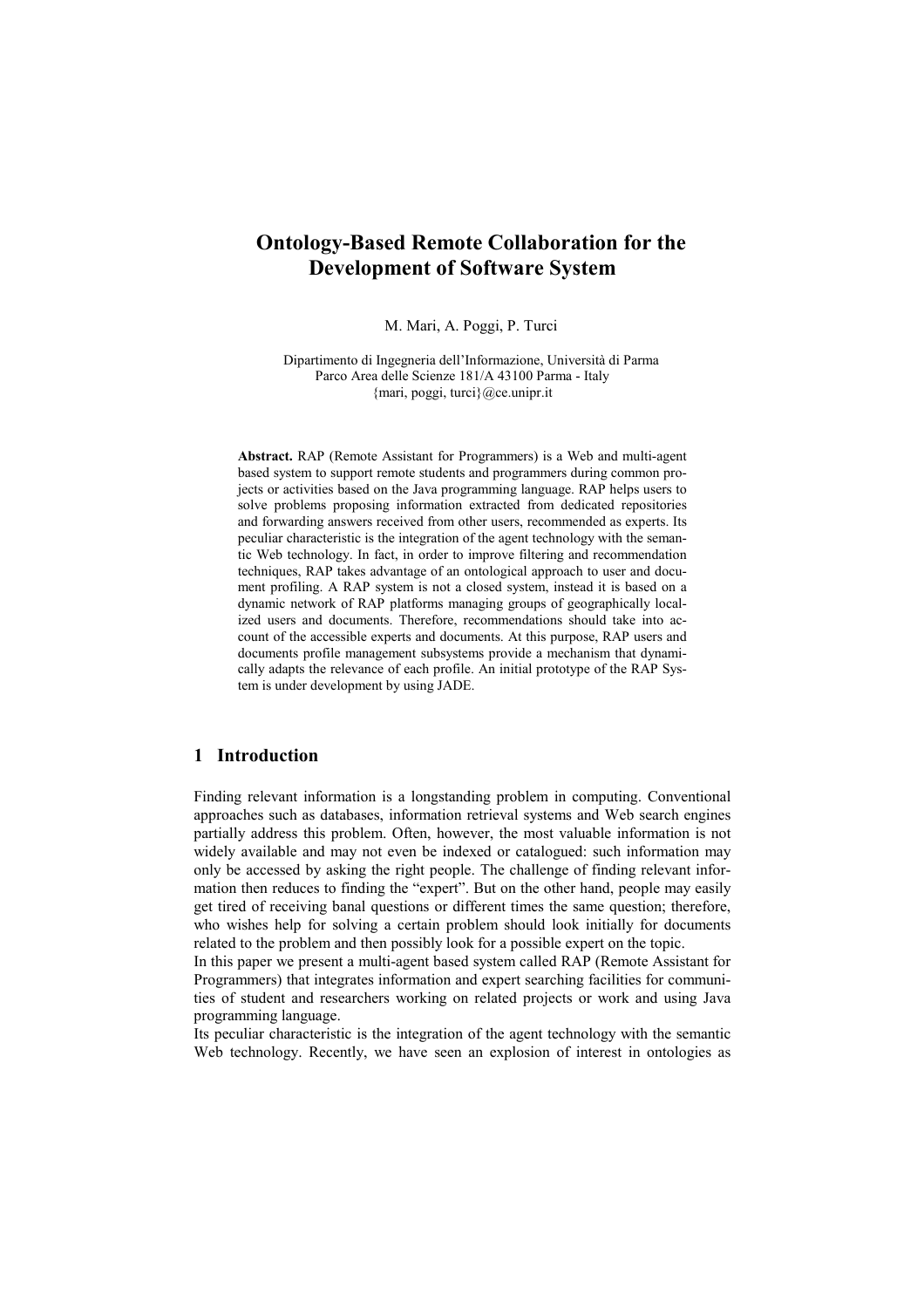artefacts to represent human knowledge and as a critical component in several applications. Moreover the "marriage" between agents and ontologies seems to be the kind of technology that can significantly improve recommender systems.

On the one hand, ontologies enable agents to communicate in a semantic way, exchanging messages which convey information according to explicit domain ontologies. On the other hand, an ontological approach to user and document profiling can significantly improve the outcome of the matching process.

Clearly we are aware that it is a challenge problem, nevertheless the realizations of prototype systems can be of great help in order to raise awareness of the concrete issues and delineate possible solutions.

In the next section we discuss the related work. In the third section we illustrate the RAP system, its architecture and a description of its behaviour, highlighting the traits related to the semantic interoperability. The fourth section is dedicated to the profile management. In section five we describe the current state of the implementation of a prototype of the system and some preliminary evaluation results. The paper ends by outlining some considerations regarding future possible developments, and by drawing some conclusions around the results of the work done.

# **2 Related Work**

In the last years a lot of work has been done in the fields of document and expert recommendation and in the development of tools and systems for supporting e-learning and, in particular, computer programming activities.

Some of the most important proposed systems are applied to the recommendation of Web pages and therefore they are not specialized for computer programming documents, even if they usually allow the customization for different subjects. GroupLens is the first system that used collaborative filtering for document recommendation [\[17\]](#page-15-0). This system determinates similarities among users and then is able to recommend a document to a user on the basis of the rating of similar users on the recommend document.

Adaptive Web Site Agent is an agent-based system for document recommendation [\[15\]](#page-15-0). This system works on the documents of a Web site and recommends documents to visitors using different criteria: user preferences for the subject area, similarity between documents, frequency of citation and frequency of access.

Several prior systems support expertise recommendations. Vivacqua and Lieberman [\[20\]](#page-15-0) developed a system, called Expert Finder, that recommends individuals who are likely to have expertise in Java programming. This system analyzes Java code and creates user profiles based on a model of significant features in the Java programming language and class libraries written by the user. User profiles are then used to assist novice users in finding experts by matching her/his queries with user profiles. MARS is a referral system based on the idea of social network [[13\]](#page-15-0). This system is fully distributed and includes agents who preserve the privacy and autonomy of their users. These agents build a social network learning models of each other in terms of expertise (ability to produce correct domain answers), and sociability (ability to produce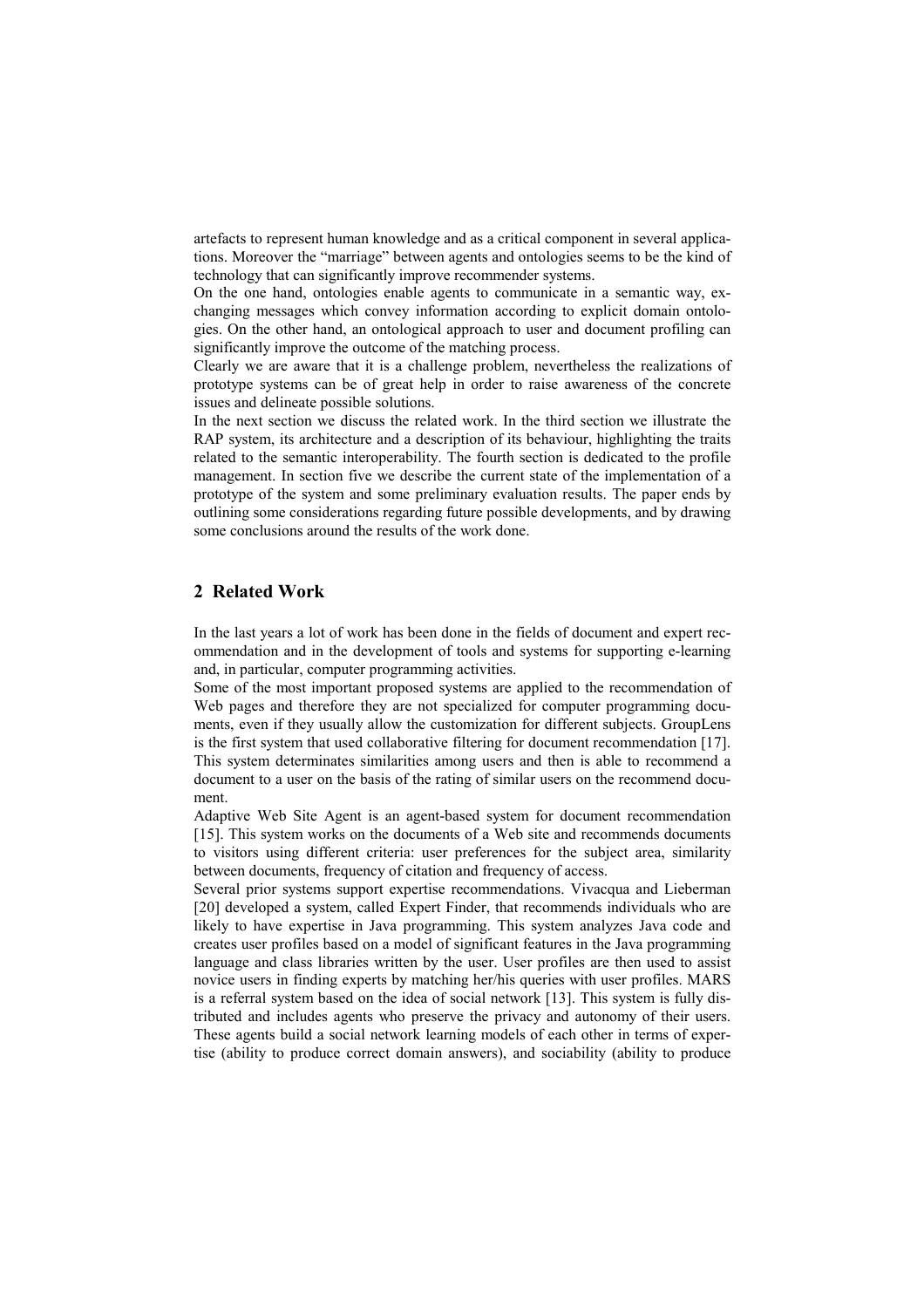accurate referrals), and take advantage of the information derived from such a social network for helping their users to find other users on the basis of their interests.

A lot of work has been also done in the development of tools and systems for supporting e-learning and, in particular, computer programming activities. WBT (Web Based Teaching) is an agent based collaborative learning support system providing community Web services [[11\]](#page-15-0). The system is centred on a Web site containing teaching materials for computer programming practice and an electronic bulletin board system for question answering to assist students during their programming practice activities. In this system agents have the duty of distributing questions to the teacher or to on-line students that previously answered to similar questions. I-MINDS is a multi-agent system that enables students to actively participate in a virtual classroom rather than passively listening to lectures in a traditional virtual classroom [[12\]](#page-15-0). This system is based on three kinds of agents: teacher agents, student agents and remote proxy agents. Teacher agents interact with teachers and are responsible for: disseminating information to student agents and remote proxy agents; maintaining student profiles and, on the basis of these profiles generating individual quizzes and exercises; filtering students questions; managing classroom sessions progress. Student agents support the interaction with the teacher, maintain the profiles of the other students to identify potential "helpers" and, when it is necessary, solicit answers from such "helpers". Remote proxy agents support the interaction with the teacher and other students when a student is connected with a low-speed internet connection (e.g., they filters messages to reduce the traffic).

## **3 Agents for Remote Collaboration**

A key feature of our system is that it relies on an agent-based infrastructure which gives it significant advantages. Besides being an ideal mechanism for implementing complex systems, agent technology is well-suited to applications that are communications-centric, based on distributed computational and information systems, and requiring autonomous components readily adaptable to changes. Indeed, the agent-oriented paradigm provides both an appropriate level of abstraction in modelling distributed applications and a natural merging of object orientation and knowledge-based technologies that can facilitate the incorporation of reasoning, learning and high-level dialogue capabilities to realize intelligent and adaptive applications. Furthermore its integration with other key emerging technologies, such as semantic Web, may be the basis for the realization of successful and innovative agent-based systems supporting remote collaboration applications.

The first prototype of the RAP system has been realized by using JADE [\[9](#page-15-0)], which is considered the reference implementation of the FIPA [\[8\]](#page-15-0) specifications and one of the most used and promising agent development framework.

### **3.1 Multi-Agent System Architecture**

The system is based on seven different kinds of agents: Personal Assistants, Code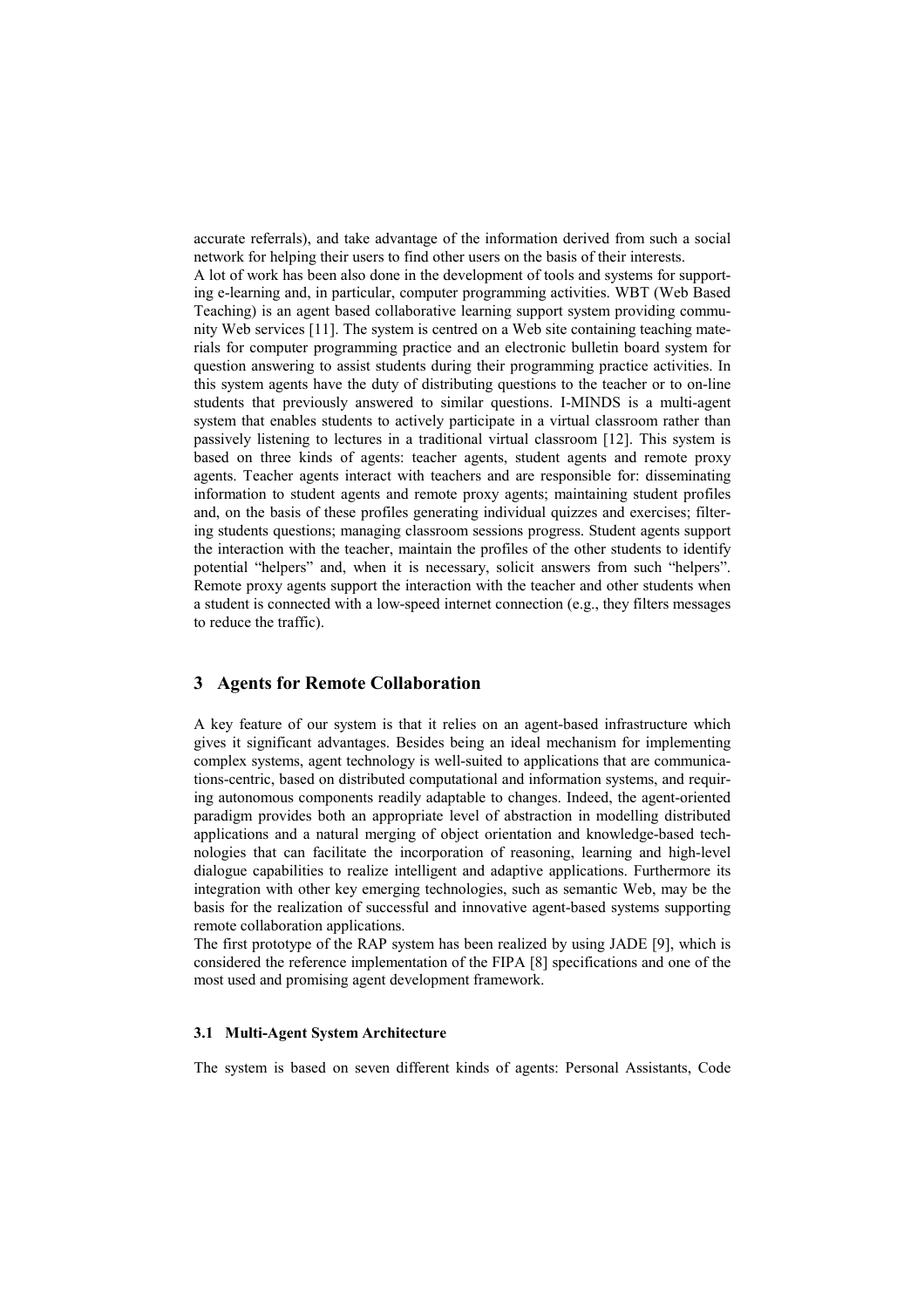<span id="page-3-0"></span>Documentation Managers, Answer Managers, User Profile Managers, Mail Manager, Starter Agents and Directory Facilitators.



**Fig. 1** - Main interactions among agents and users

**Personal Assistants** are the agents that allow the interaction between the user and the different parts of the system and, in particular, among the users themselves. This agent is also responsible for building the user profile and maintaining it when the user is "on-line". User-agent interactions can be performed in two different ways: when the user is active in the system, through a Web-based interface; when he/she is "off-line", through e-mails. Usually there is a Personal Assistant for each on-line user, but, when needed, Personal Assistants are created to interact with "off-line" users via e-mail.

**User Profile Managers** are responsible for maintaining the user profiles and for activating Personal Assistants when it is necessary that they interact with their "off-line" users via e-mail.

**Code Documentation Managers** are responsible for maintaining code documentation and for finding the appropriate "pieces of information" to answer the queries supplied by the users.

**Answer Managers** are responsible for maintaining the answers done by users during the life of the system and for finding the appropriate answers to new queries of the users. Besides providing an answer to a user, this agent is responsible for updating the score of the answer and forwarding the vote to either the Personal Assistant or the User Profile Manager for updating the user profile.

**Mail Manager** is responsible for receiving e-mails from "off-line" users and forwarding them to the corresponding Personal Assistants.

**Starter Agent** is responsible for activating a Personal Assistant when either a user logs on or another agent requests it.

**Directory Facilitator** is responsible for informing an agent about the addresses of the other agents active in the system (e.g., a Personal Assistant can ask about the address of all the other Personal Assistants, the Code Documentation Managers, etc.).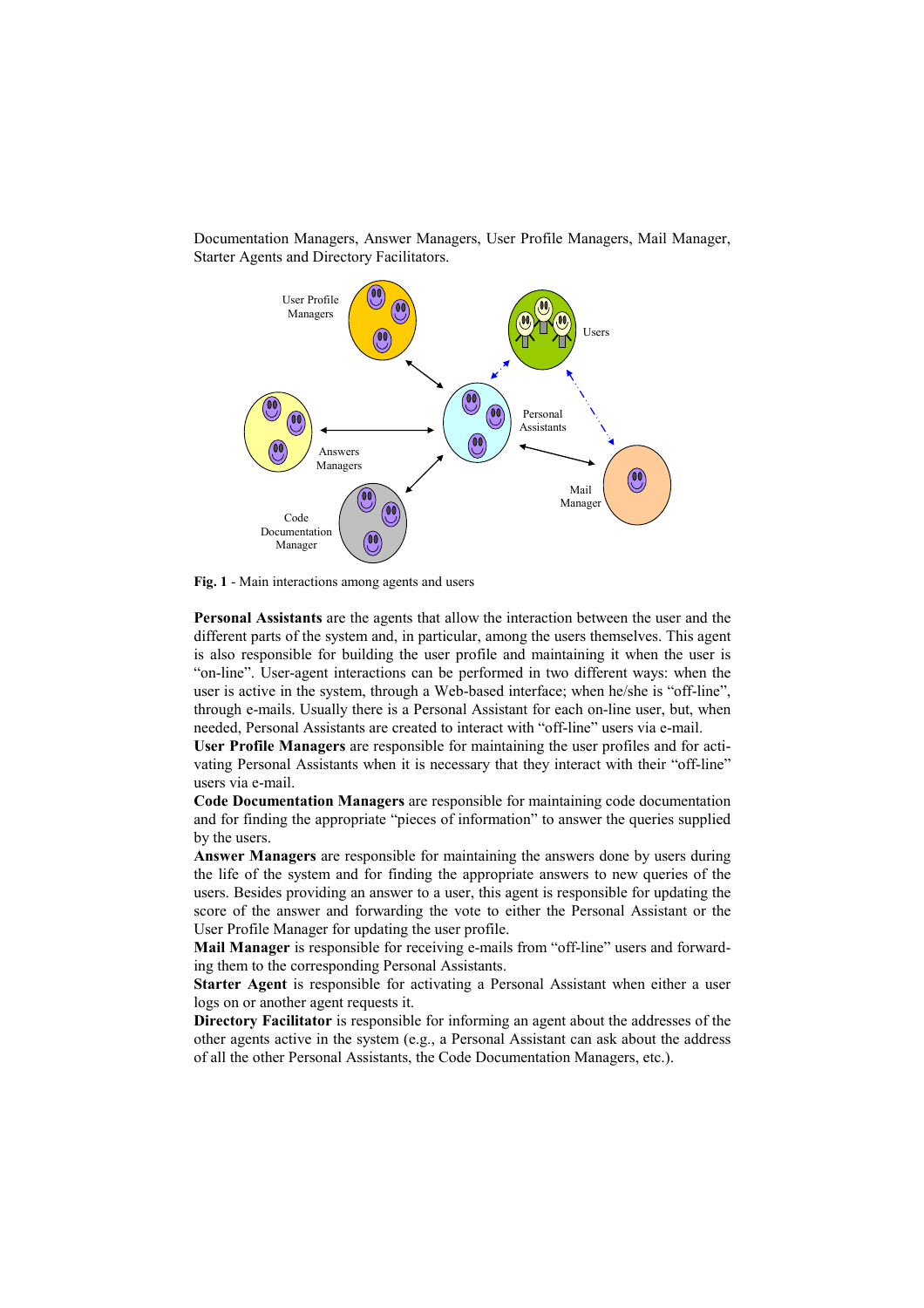[Fig. 1 g](#page-3-0)ives a graphical representation of a RAP platform focusing on the major interactions. Note that a RAP platform can be distributed on different computation nodes and that a RAP system can be composed of different RAP platforms connected via Internet. Finally, in a RAP system there is a Directory Facilitator for each platform.

### **3.2 System Behaviour**

A quite complete description of the system behaviour can be given showing the scenario in which a user asks information to her/his Personal Assistant to solve a problem in her/his code and the Personal Assistant finds one (or more) "pieces of information" that may help her/him. The description of this scenario can be divided in the following steps: (1) selecting answer types, (2) submitting a query, (3) finding answers and (4) rating answer.

**(1) Selecting answer types**: the user can receive information extracted from code documentation, answers extracted from the answer repositories and new answers sent by the other users of the system. Therefore, before submitting the query, the user can select the types of answers (one or more) she/he likes to receive.

**(2) Submitting a query**: the user, through the interface, provides the query to her/his Personal Assistant. In particular, the user can query either about a class or an aggregation of classes for implementing a particular task or about a problem related to her/his current implementation. The query is composed of two parts. The first part (we call it "annotation") identifies the context of the query and can contain concepts an individuals from the domain ontology and/or the identification of classes and/or methods in a univocal way (i.e., the user needs to specify the complete package name for a class and adds the class name for a method). The second part contains the textual content of the query.

**(3) Finding answers**: the Personal Assistant performs different actions and interacts with different agents to collect the various types of answers. For getting code documentation, the Personal Assistant asks the Directory Facilitator about all the Code Documentation Managers. The Personal Assistant forwards the query to all these agents; these agents search "pieces" of code documentation related to the query and send them to the Personal Assistant associating a score with each "piece". For getting answers from the answer system repositories, the Personal Assistant asks the Directory Facilitator about all the Answer Managers. These agents search answers related to the query and send them to the querying Personal Assistant associating a score with each answer.

The reception of new answers from the system users is a more complex activity and its description can be divided in four further steps:  $(3.1)$  finding experts,  $(3.2)$  receiving experts rating, (3.3) selecting experts, (3.4) receiving answers.

**(3.1) Finding experts**: the Personal Assistant asks the Directory Facilitator about the other active Personal Assistants (e.g., the Personal Assistants of the user that are "online") and all the User Profile Managers of the system (e.g., the agents managing the profile of the users that are not "on-line"). After receiving this information, the Personal Assistant forwards the query to all these agents.

**(3.2) Receiving expert rating**: Personal Assistants and User Profile Managers com-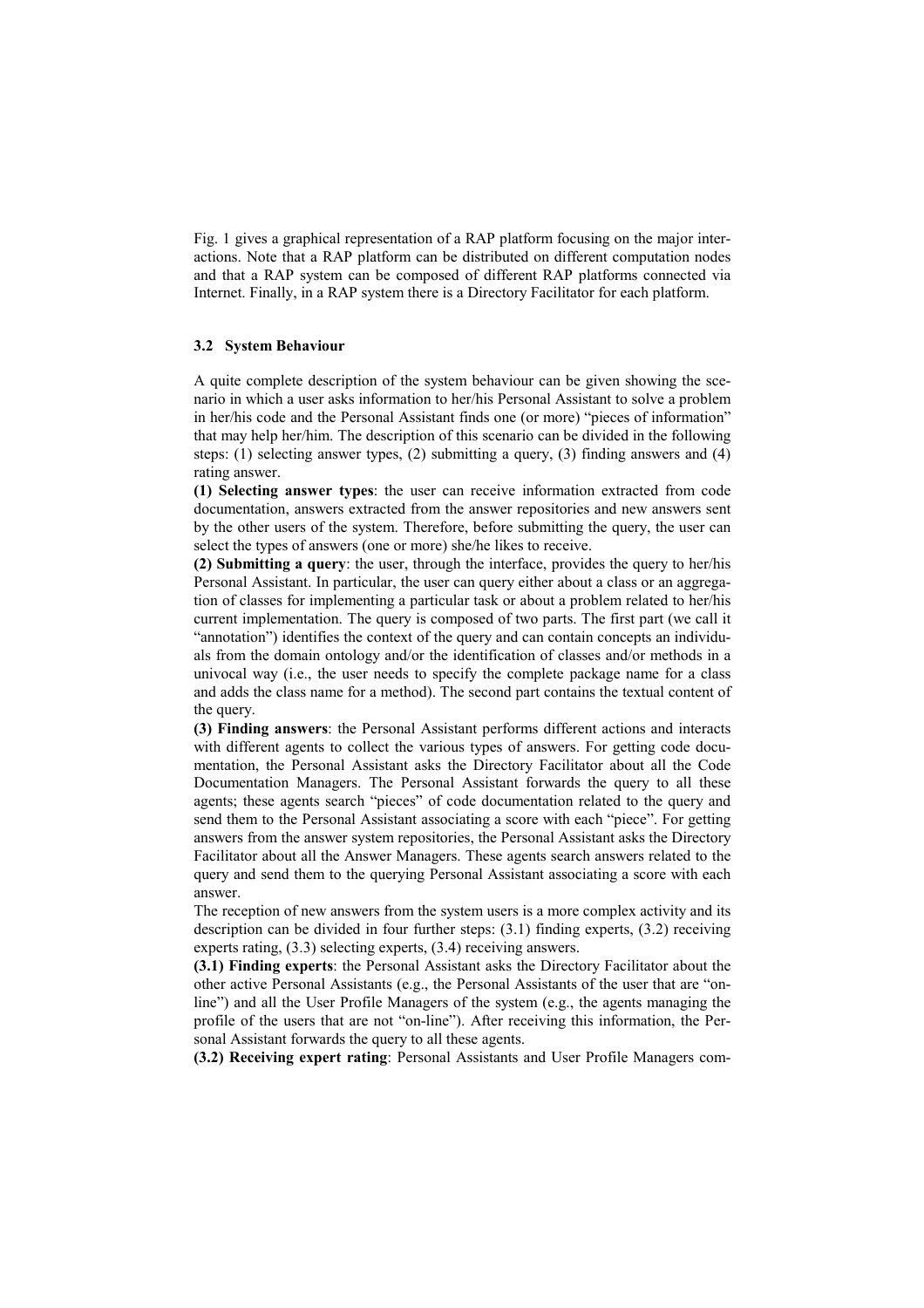pute the rating of their users to answer to the query on the basis of the query itself and of the user profile. Agents that compute a positive score (e.g., their users may give an appropriate answer to the query) reply to the querying Personal Assistant with the rating of a single user (in the case of a Personal Assistant) or a certain number of users (in the case of User Profile Manager).

**(3.3) Selecting experts**: the Personal Assistant divides on-line and off-line users, orders them on the basis of their rating and, finally, presents these two lists to its user. Then, the Personal Assistant sends the query to the selected Personal Assistants or User Profile Managers.

**(3.4) Receiving answers**: the selected Personal Assistants immediately present the query to their users and forward the answer as soon as the users provide it. User Profile Manager activates the Personal Assistants of the involved users through the Starter Agent; these Personal Assistants forward the query to their users via e-mail and then terminate themselves. Users can answer either via e-mail or when they log again on the system. In the case of e-mail, the Mail Manager starts the right Personal Assistant that extracts the answer from the e-mail and forwards it. When the querying Personal Assistant receives an answer, it quickly forwards it to its user.

**(4) Rating answers**: after the reception of all the answers, or when the deadline for sending them expired, or, finally, when the user has already found an answer satisfying her/his request, the Personal Assistant presents the list of the answers to its user asking her/him to rate them. Afterwards, the agent forwards each rating to the corresponding Personal Assistant, Code Documentation Manager, Answer Manager or User Profile Manager to update the user profile and/or the answer rating (when a user rates an answer retrieved from the answer repository, this rating is also used to updated the user profile of the user that previously proposed the answer). Note that in the case of rating of users answers, the rating cannot be known by the user that sent the answer.

#### **3.3 Agent Communication**

A major aim of multi-agent systems is to enable software integration on a deeper level, namely shifting the integration process from syntactic interoperability to semantic interoperability.

During the last years, the FIPA standard organization produced a comprehensive set of specifications for interoperable multi-agent systems. It defines the agent communication language, the requirements for a content language, the technologies enabling agents to manage ontologies, containing entities from the domain of discourse.

In Fig. 2 the FIPA Communication Conceptual Model is represented. Two semantic le[vels can](#page-6-0) be distinguished. The semantics at communication protocol level, which is domain independent, and the semantics at content language level, which most likely depends on the application domain. The information is represented as a content expression, consistent with a proper content language and with an application-specific ontology, defining concepts and their relations.

From the figure it is clear that the reference ontology is used as a "contract" between agents undertaking a conversation; in other words they each claim to be using an interpretation of the terms, used in the content of messages, conforming to the specified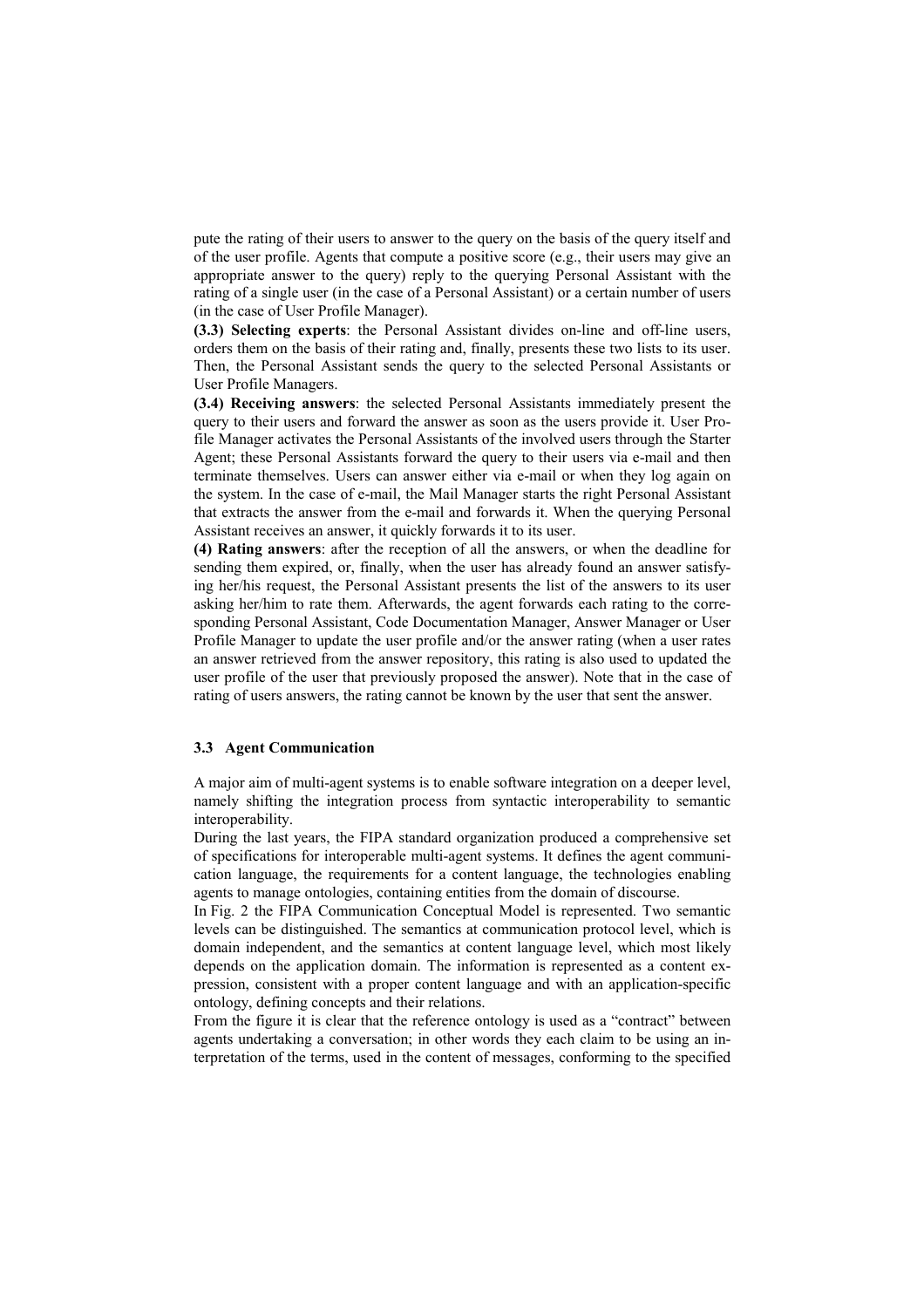<span id="page-6-0"></span>ontology.

Though ACL semantics and a shared ontology are essential, they still are not enough to achieve semantic interoperability: the conversational and social contexts need to be taken into account. The FIPA standard, therefore, contains a set of interaction protocols, detailing standard conversation templates that can be reused.



**Fig. 2** - FIPA Communication Conceptual Model

In the following subsections the issues connected with the ontological support and the formal language and protocol for querying agents, both required in order to support and facilitate a querying-answering dialogue among agents, are dealt with in more details, with a particular focus on the agent platform used (i.e. JADE).

### **3.3.1 Ontological Support**

JADE offers a general support for ontologies with the goal of enabling agents to communicate in a semantic way, exchanging messages which convey information according to explicit ontologies. The idea which mostly inspired its design was to define an ontology independent abstract model of the content language that could be subsequently bound to any domain ontology representation expressed using an objectoriented data model. The model of the content language is FIPA compliant and is able to describe: i) concepts, construct that represents an identifiable entity; this is mainly important to realize a typed knowledge base; ii) predicates, identifying the status of a part of the world; iii) actions, expressing the actions that can be performed by the agents, and iv) identifying reference expressions, identifying the entities for which a given predicate is true.

This ontological support has been conceived when the Semantic Web was on its very early stage of research and development and OWL was not already established as a standard. Consequently its expressive power is clearly limited with respect to OWL and basically allows expressing taxonomy of concepts, predicate and actions and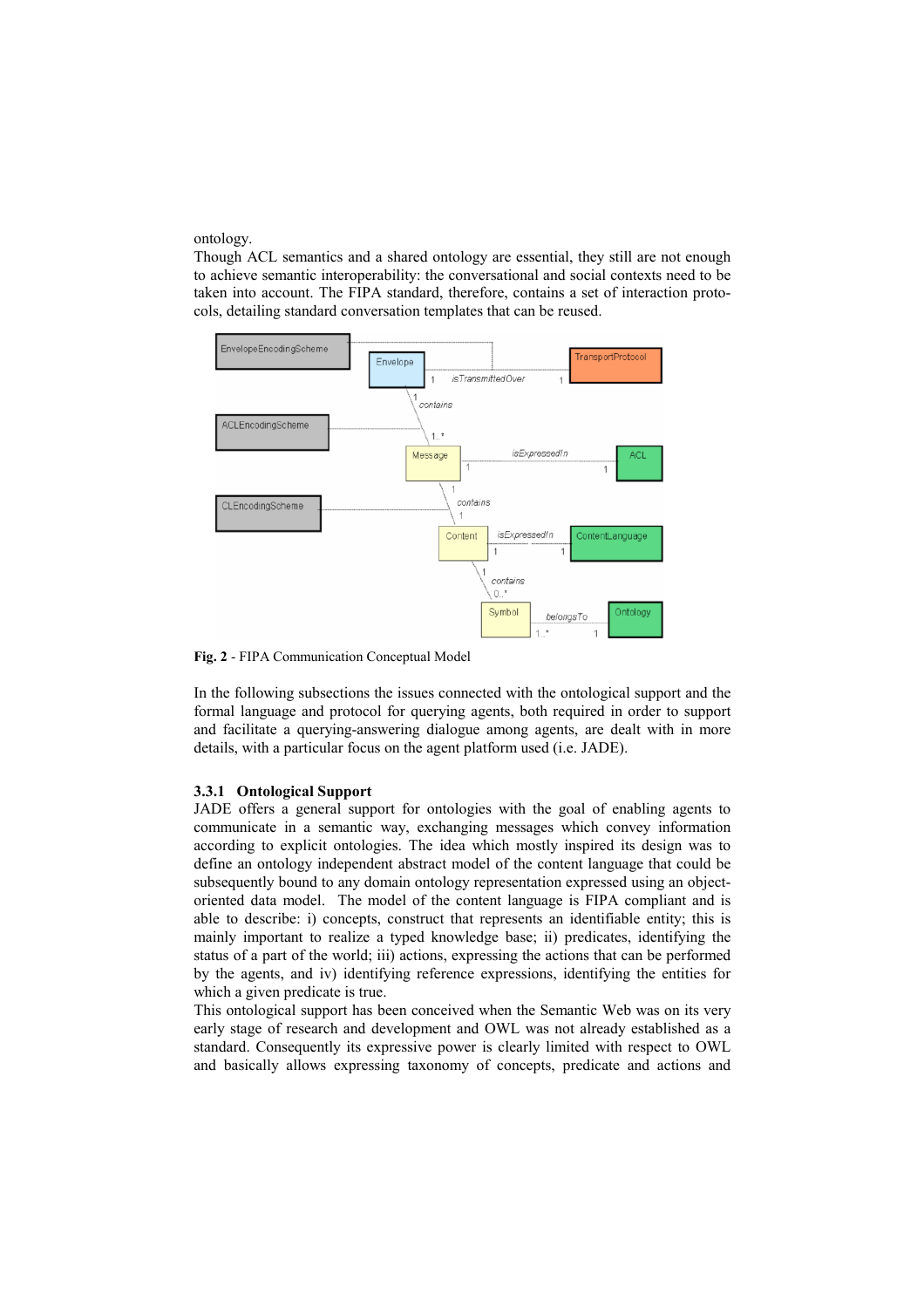therefore it is not able to represent completely the different application domains where JADE agent may be used.

In order to provide a JADE agent with an adequate expressive power  $(i.e.,$  equivalent to the one offered by OWL DL [3]), it is necessary either to replace or to integrate the JADE ontological support. In th[e a](#page-14-0)ttempt of finding a suitable solution to this problem one has to cope with a scenario characterized by different domain knowledge modelling techniques and by different needs. While on the web the increasing interest in ontologies is driven by the large volumes of information available and by the need of automating many information retrieval activities that were traditionally performed manually, in the agent context the focal point is slightly different and it is mainly on communicative acts - communications which implies actions. In particular a peculiar characteristic of the agent community is the heterogeneity of resources available and the roles played by different agents of a system. This leads us to choose different approaches in different contexts. Our solution was to realize a compound tool, called OWLBeans [6], that allows the use of ontologies described by using OWL DL. These ontologies c[an](#page-15-0) be used by agents both for performing their tasks in cooperation with other agents and for interoperating with external entities (e.g., legacy software systems). OWLBeans is based on a two-level approach with the aim of coping with both the issues of managing complex ontologies and of providing ontology management support to lightweight agents, which seldom need to deal with the whole complexity of a OWL DL ontology. Therefore, lightweight agents maintain the simple JADE ontology support whereas one or more dedicated agents, acting as ontology servers, are able to use and manage complete OWL DL ontologies and provide service to the agents that need it.

The main functionality of OWLBeans is to extract JADE ontologies from OWL DL ontologies realizing a set of ontologies usable by JADE agents, with the obvious shortcoming that not all the information maintained in the original OWL ontologies are taken into account. Therefore, for all those systems that need a complete support for OWL DL ontologies, OWLBeans offers a set of ontology server agents, implemented as JADE agents, providing a common knowledge base and reasoning facilities. These ontology servers use the Jena toolkit [10] to load, maintain and reasoning about OWL ontologies. The other agents of the sy[ste](#page-15-0)m do not need to know anything about the Jena toolkit given that these ontology servers provide them with a set of simple actions for querying and manipulating the ontologies. Furthermore OWLBeans takes into account proper authorization mechanisms. In particular, the underlying JADE security support has been leveraged to implement a certificate-based access control. Only authenticated and authorized users will be granted access to managed ontologies. The delegation mechanisms of JADE allow the creation of communities of trusted users, which can share a common ontology, centrally managed by the Ontology Server.

Finally, despite the fact that the JADE ontological support is quite simple, it could still be complex for some devices with limited resources such as smart phones. This is the reason why we have decided to improve OWLBeans adding a further feature which allows agents to import taxonomies and classifications from OWL ontologies, in the form of a hierarchy of Java classes with the purpose of providing very simple artefacts to access structured information. Given its modular architecture, based on an interme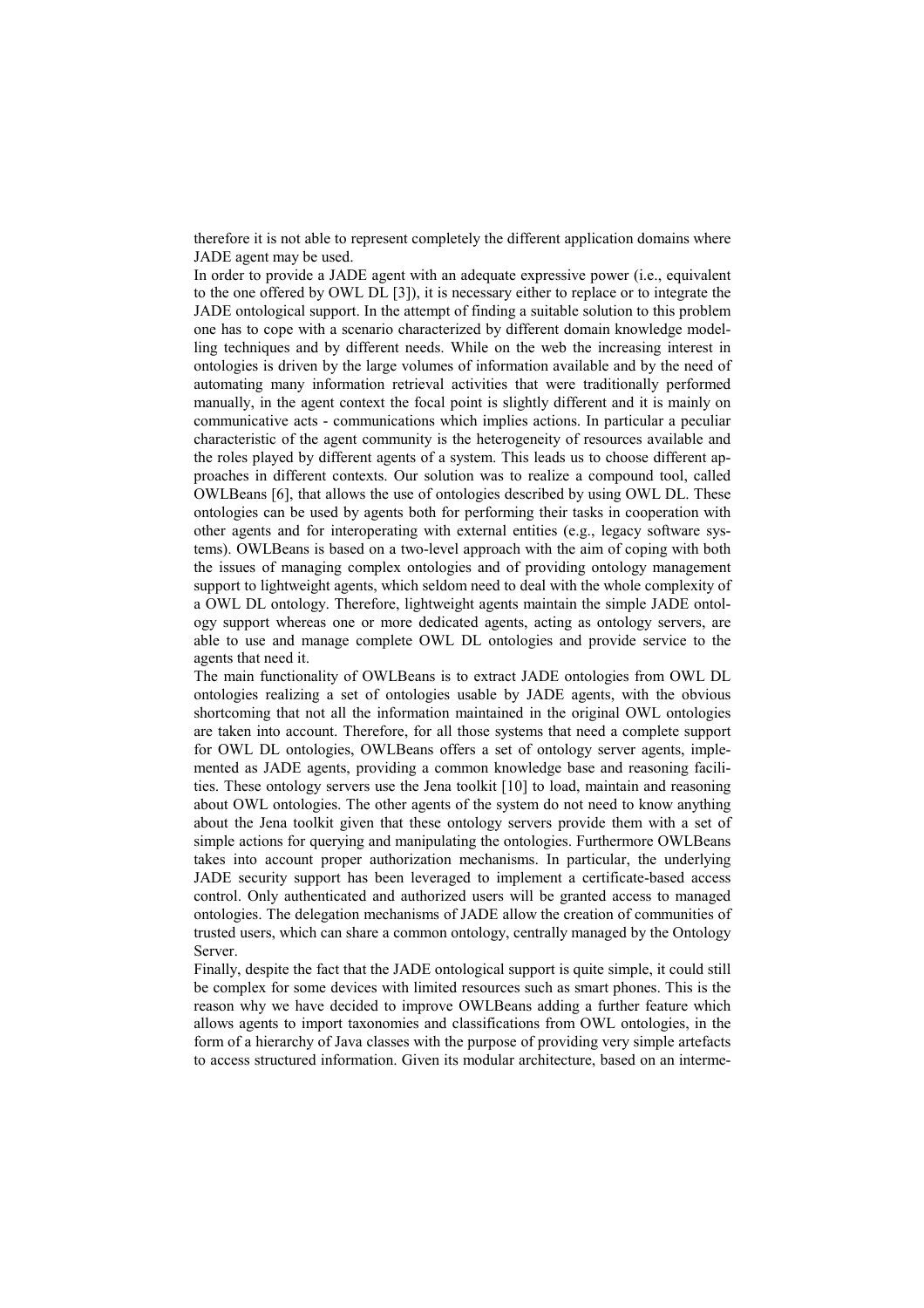diate ontology model, OWLBeans also provides further functionalities, e.g., saving a JADE ontology into an OWL file, or generating a package of JavaBeans from the description provided by a JADE ontology.

#### **3.3.2 OWL-QL as a Query Language and Protocol**

The messages exchanged by JADE agents have a format specified by the ACL language defined by the FIPA international standard for agent interoperability. This format comprises a number of fields, which are almost all optional. The only one that is mandatory in all ACL messages is the performative, indicating what the sender intends to achieve by sending the message. In particular the "query-if "performative can be used when the sender wants to know whether or not a given condition holds while the "query-ref" is the act of asking another agent to inform the requester of the object identified by a descriptor. The message content of these two performatives is respectively a proposition and a referential expression. FIPA does not indicate any content language as mandatory even if some languages are proposed; among these the SL language.

Agents can be involved in conversations, that is sequences of messages exchanged by two or more agents with well defined causal and temporal relations. Complex conversations are typically carried out following a well defined interaction protocol.

Considering the RAP system, we have decided to use the support provided by JADE for all the conversations, except for the specific conversations concerning data retrieval. After a in depth analysis of the possible dialogues which can happen between an agent asking for information and an agent providing it, we have come to the decision of utilizing the semantic Web technology, even if in this field it is still in its infancy.

The reason of our choice was twofold: (i) the content languages provided by JADE for querying information, that is the SL language, is not widely used and quite complex; (ii) the query interaction protocol, the only suitable for information retrieval, is quite limited since it does not support a conversation between a server and a client consisting of several steps. Indeed, in general we cannot expect that a server will produce all the answers at once, moreover the client normally prefers to receive the results of an incomplete search instead of waiting an exhaustive search to be completed.

For this reasons we have decide to use a query language targeting the Ontology Web Language and specifically OWL-QL [7], a formal language and protocol for queryanswering dialogues among semantic-[aw](#page-15-0)are agents using knowledge represented in OWL.

# **4 User and Document Profile Management**

In our system, the management of user and document profiles is performed in two different phases: an initialization phase and an updating phase.

In order to simplify, speed up and reduce the possibility of inaccuracy, we decided to build the initial profile of the users and documents in an automated way which, for the users, is very similar to the one used by Expert Finder system [20]. Profiles are repre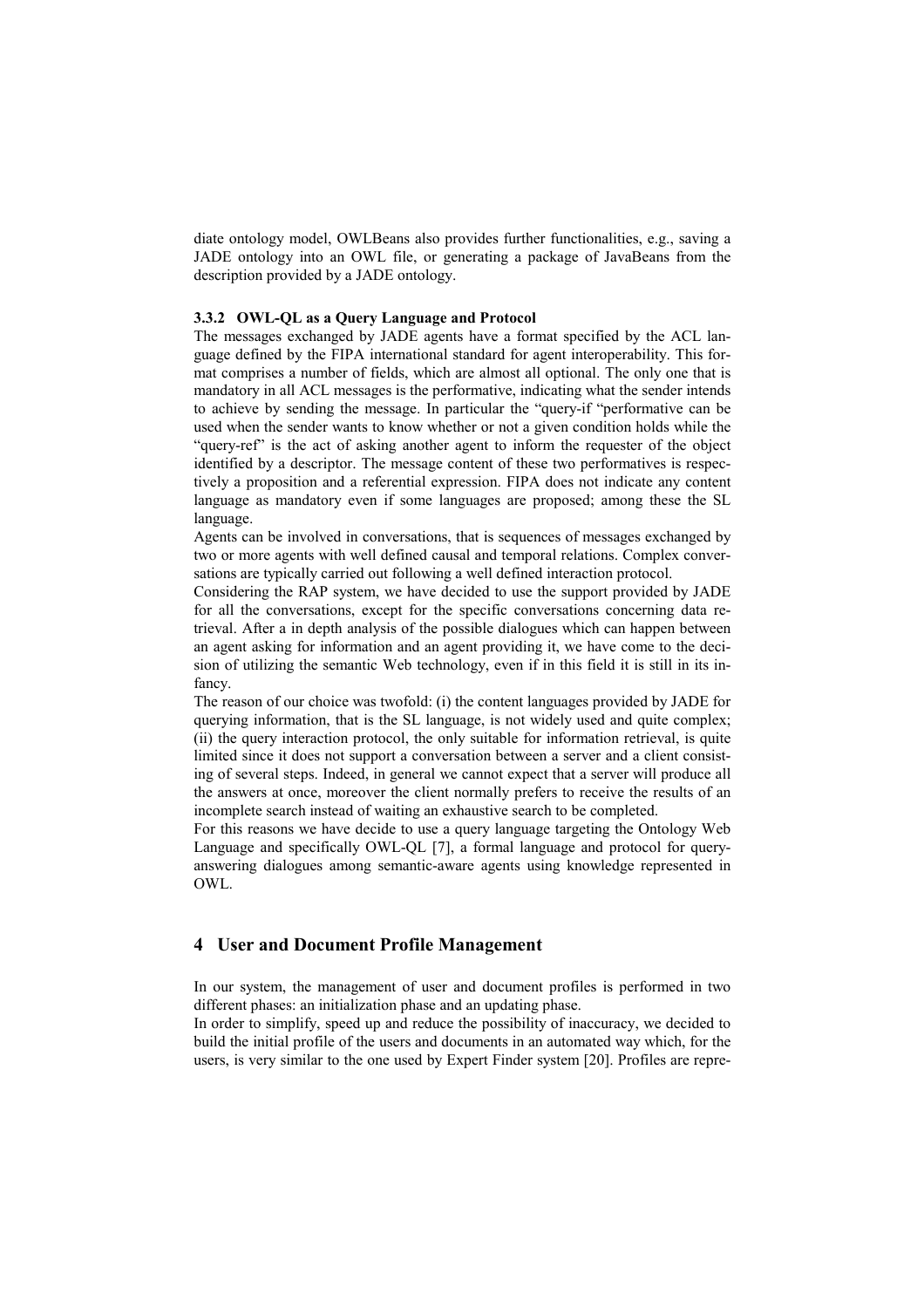sented by vectors of weighted terms whose value are related t[o t](#page-15-0)he frequency of the term in the document or to the frequency of the use of the term by the user. The set of terms used in the profiles is not extracted from a training set of documents, but corresponds to the terms included in the domain ontology, provided to the users for annotating their queries, and to the names of the classes and methods of the Java and JADE software libraries used by the community of the users of the system.

Document and user profiles are computed by using "Term Frequency Inverse Document Frequency (TF-IDF)" algorithm [18] and profiles weighted terms correspond to the TF-IDF weights. Some problems [have](#page-15-0) risen applying this approach in our multiplatform and distributed system: we present these problems and discuss the solutions in the following subsection. Each user profile is built by user's Personal Assistant through the analysis of the Java code she/he has written. The profile built by Personal Assistants is only the initial user's profile and it will be updated during the system lifetime when the user writes new software and especially when the user helps other users answering their queries.

The updating of user and document profiles is done in three cases: (1) a user asks about a problem and then rates some of the received answers, (2) a new software library is added to the ones used by the community or some new terms are introduced in the domain ontology, and (3) a user writes new software.

In the first case, there are three possible behaviours according to the source of the answer (user, document repository or answer repository). If the answer comes from a user, her/his profile is updated on the basis of the expressed rating. Moreover, if the rating is positive, the answer is added to the answer repository and its profile is built from the query annotation and the related rating. If the answer comes from the document repository and the rating is positive, the answer is added to the answer repository and its profile is the original document profile updated by the new rating. Finally, if the answer comes from the answer repository and the rating is positive, the part of the answer profile related to the terms involved in the query annotation is updated on the basis of the received rating. Moreover, in the case that this positive rated answer comes from a user, also the part of the user profile related to the terms involved in the query annotation is updated on the basis of the received rating. Finally, the query corresponding to such positive rated answer is added in the repository (e.g., the answer was good for one or more previous queries, but also for the current one).

We decided to avoid the use of negative evaluation for updating the profile of the answers in the answer repository. In fact, if an answer is in the repository, it means that at least a user considered the answer useful to solve her/his problem; therefore, if later this answer received a negative score, it only means that the answer is not appropriate for the last query.

When a new software library is available for the users of the system or some new terms are introduced in the domain ontology, all the document and user profiles have to be updated. While document profiles are rebuilt on the basis of the new complete set of terms, user profiles are updated adding the new weighted terms, of course with a weight equal to their frequency in the user's Java code.

Finally, the user's profile is updated, adding only the new weighted terms, even when the user writes new software.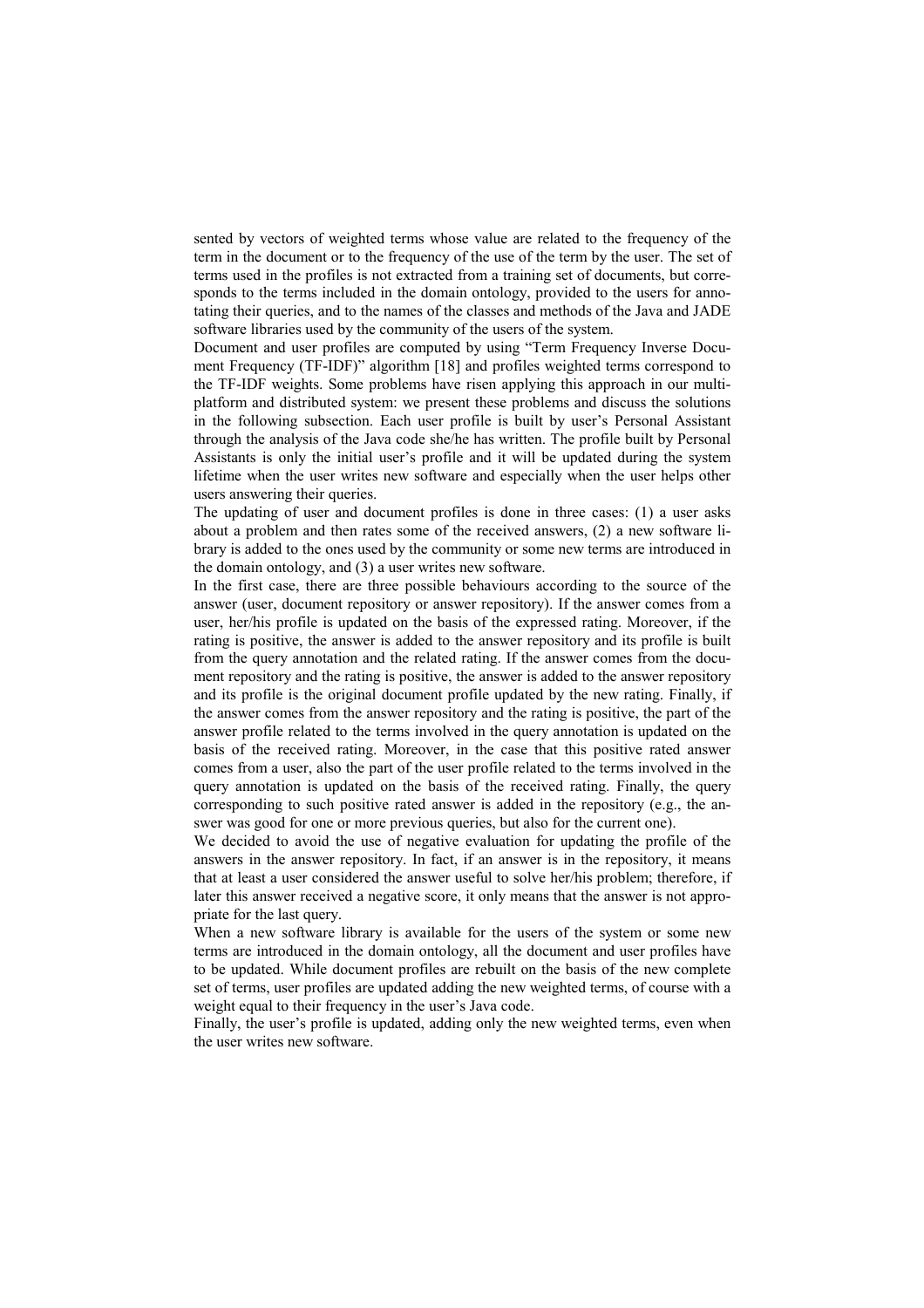#### **4.1 Open and Distributed Communities**

An important requirement that has guided the design of RAP has been the support for open and distributed user communities. In fact, the retrieving of experts and information can take a great advantage if the community has the capability to grow and include new users or new sub-communities.

The community beneath RAP is distributed and the whole system can consist of dynamic groups of local communities. Each community can exist and operate isolated, but can also decide to join a group of communities, sharing the experts and the document repositories. The joining and the leaving of a community are dynamic operations; the single communities of a group are fully independent, just like the components of a peer-to-peer network.

The open and distributed nature of the system provides the best conditions for sharing and retrieving information, but also entails some significant problems in profile evaluation. In fact, the evaluation of both experts and documents strongly depends on the actual composition of the community group. For instance, if at a given moment a user is rated the maximum expert to answer a particular query, he is rated considering only the users registered in the system at that moment. If a new local community joins the group, it is possible that a user with more experience has become available. In this case, information like "user A has called n times a method of the class X" is still valid, but information such as "user A is the maximum expert of class X" may change according to new composition of the community.

The problem rises from the fact that, while the user personal information is still valid, the rating and all other information related to the community should be recalculated. As a matter of fact, TF-IDF algorithm can be easily used in a centralized system where all the profiles and the data to build them are managed. Our context is more complex.

Only the Personal Assistant can access, for privacy and security reasons, to the software of its user and the profiles are maintained by the corresponding Personal Assistants or by User Profile Managers when the Personal Assistant is not alive. For these reasons, each profile component of the RAP system is associated with two elements: an absolute element and a TF-IDF weighted element. The absolute one depends only on the user (or document) profile and it is updated only in the cases described in the previous section; the TF-IDF weighted element depends on both the user profile and the whole community profiles. While the absolute element is stored in a database, the weighted one is maintained in memory and it is recalculated when necessary. Obviously, every rating is determined on the basis of the weighted elements.

The situations in which it could be necessary to recompute the weighted element of the profile components can be slightly frequent:

- a new community joins or leaves the community group;
- a new user registers or is deleted from the system;
- some components of a user profile change: for example the user submits new software or receives a rating for an answer.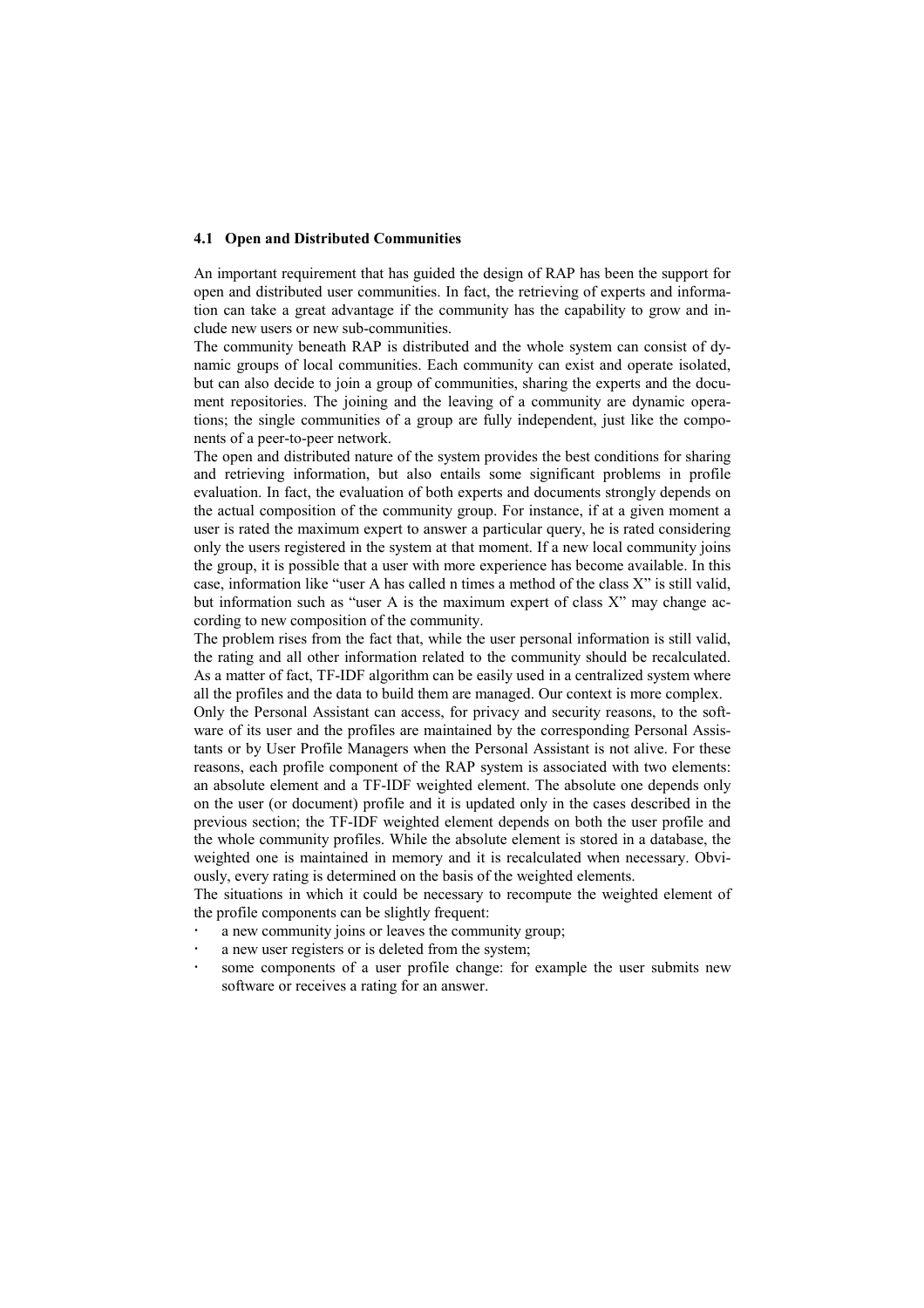#### **4.2 Ontology-Based Profiles**

The Rap system is basically characterized by two kinds of models (a code model and a domain model, which in turn originates from the integration of two domain models: Java programming language and JADE framework) and two kinds of profiles (user and answer/document profiles) based on the ontologies corresponding to the models.

As far as our specific domain model and the code model are concerned the research is still at the beginning and the corresponding ontologies are almost missing. Therefore the ontologies built in the context of RAP system are still just experimental. The methodology we have adopted in ontology engineering has been based on two essential principles. First, we would like our ontologies to gradually evolve. We have started with largely incomplete ontologies, which will most likely grow incrementally and iteratively over time. Second, we have exploited state-of-the-art languages and tools provided by W3C Consortium.

Using ontologies instead of a flat list of unstructured topics, such as the SUN "Glos-sary of Java Related Terms" [[19\]](#page-15-0), has different advantages.

First of all the results of the queries can be more precise if relationships such as part-of, prerequisite and is-a are considered, since such relationships increase the accuracy of profiles and hence the usefulness of recommendations. Secondly the number of keywords, selected among the terms that are frequently referred in documents, can be very high with respect to relevant ontological concepts required to define an exhaustive domain ontology. Therefore the use of ontologies would decrease the profile size, without loss of information, requiring a smaller amount of time for reasoning. Moreover we would have a more flexible way of classification and different levels of detail from the hierarchy could be used to represent profiles. Lastly reasoning can be employed to augment the data and automate the localisation of even more information, allowing expertise and interests to be discovered that were not directly observed for instance in the user's behaviour.

Choosing to follow the ontology approach, the first problem decision we had to make was to settle on the relations to be used to map the list of keywords to the concepts of the ontologies. In recent years the relation between ontological knowledge and lexical resources has been investigated by researchers. In [\[16\]](#page-15-0) an analysis of the different methods which may guide the linking of ontologies and lexical resources have been carried out, leading to three possible methodological options. In our case we have estimated that a satisfactory approach would have been to define an ontology (basically the TBox part only) and populating it with lexical information.

Our domain model is a description of the terms of required know-how. We have implemented a very simple version of an ontology whose concepts were inspired by ACM2002 classification hierarchy; namely "area", "unit", "topic" and "subtopic". Afterwards we have populated the ontology with individuals picked out among the terms belonging to the Sun "Glossary of Java Related Terms", the computer science classification made by the Open Directory Project [\[14](#page-15-0)] and the JADE glossary. We have chosen to refer to existing glossaries and taxonomies in order to speed up the building time and provide a potential route for the integration with other future ontologies. We have initially identified three primary relationships, namely is-a, part-of and prerequisite relationships. Is-a relations are used to indicate specialization of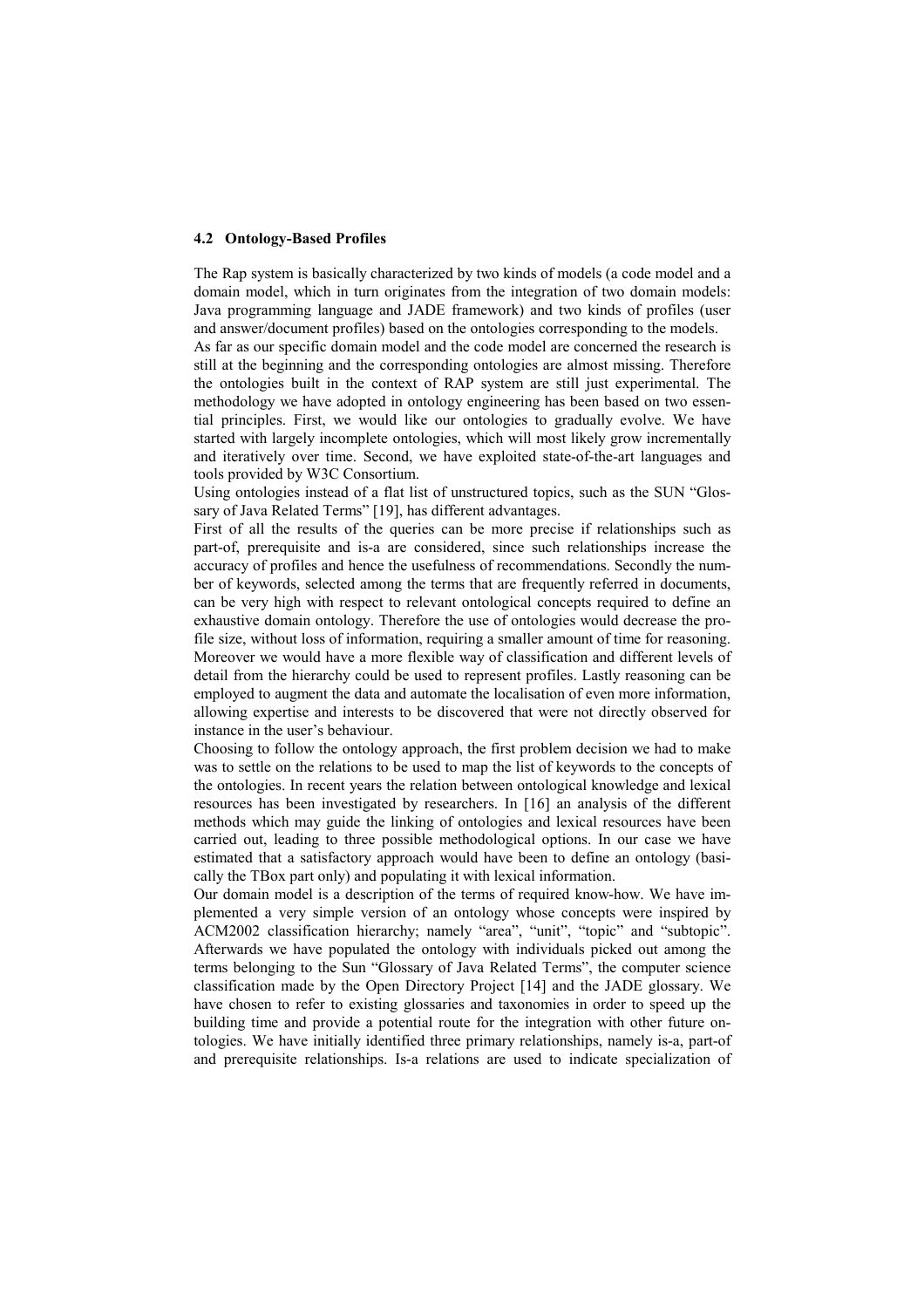concepts while part-of and prerequisite relations denote required sub-concepts for the understanding of a given concept. In this way we are able to set up an initial ontology describing our view on know-how about our application domain.

The code model on the other hand was implemented with a simple ontology which was derived empirically on the basis of the kind of searches performed by the developers (e.g. packages, classes, methods, etc.). The part of this ontology concerning the individuals is generated automatically from the code. The code manager agent reads the code, extracts the needed information and finally creates an OWL file which will be processed by the Jena toolkit embedded in the manager agents. The ontology representing the code model contains very few concepts but it is populated with a large number of individuals.

# **5 System Implementation and Evaluation**

A first prototype of the RAP System is under development by using JADE [\[5\]](#page-14-0). JADE (Java Agent DEvelopment framework) is a software framework to aid the realization of agent applications in compliance with the FIPA specifications for interoperable intelligent multi-agent systems. JADE is an open source project, and the complete system can be downloaded from JADE home page.

Given the distributed nature of JADE based agent systems, a RAP system can be distributed on a set of agent platforms connected usually via Internet and situated in different parts of the World. Each agent platform can be distributed on different computation nodes and it is connected to a Web server, for allowing direct interactions with the users, and to a mail server, for allowing e-mail interactions with the users. In each agent platform there is a unique Starter Agent and Mail Agent, but there might be more than one User Profile Manager, Code Documentation Manager and Answer Manager. This usually happens when the agent platform is distributed on different nodes in order to cope with performance issues due to the number of the users to be managed. Furthermore, distribution of a RAP platform on different computation nodes and agents replication can be introduced for reliability reasons too (in this case, agents manage copies of data). Finally, there can be one or more Directory Facilitators. In the case of more than one Directory Facilitator, these agents build a hierarchical map of the agents of the system; therefore, when an agent is created, the only information it needs to know is simply the address of the main (root) Directory Facilitator.

A significant part of the first prototype of the system has been completed. In particular, the subsystem supporting interactions among Personal Assistants and the interaction between each pair of Personal Assistant and the "on-line" user has been completed. This subsystem has been used with success by a small set of students, connected from different labs or from home, for the development of JADE software within some course works. In these activities, students could formulate queries annotating them with concepts or class and method names (from source code) extracted from both domain and code ontologies.

Even if in a very early stage of development we have been able to determine the effect of the depth of the reference ontology on the accuracy of the profile. We have found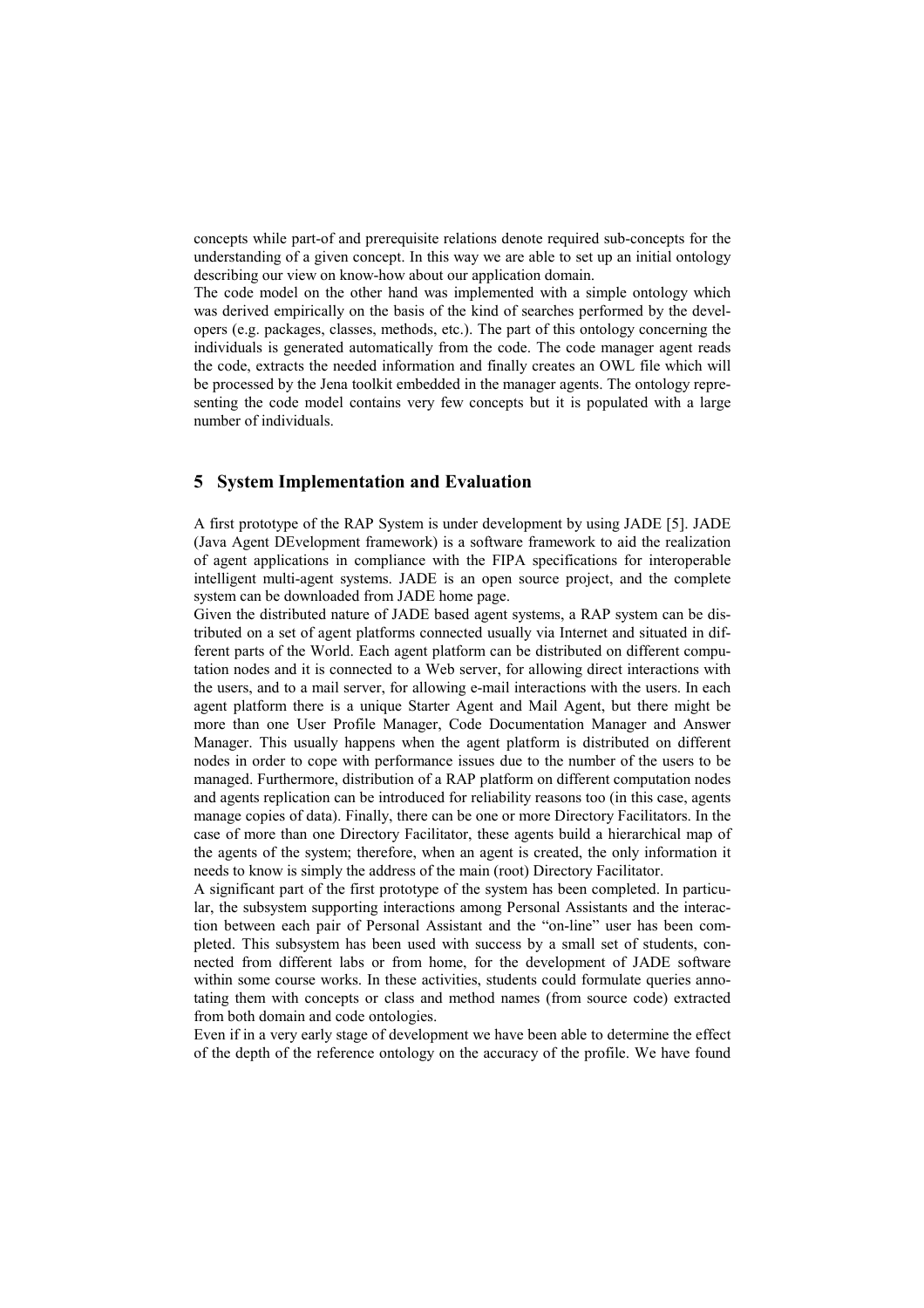that profiles consisting of only the first two levels of ontology (namely, area and unit concepts) provide essentially no personalization, whereas expanding the profile from two levels to three and so on, i.e. moving towards more specific concepts, has allowed us to build a more detailed profile with only a small drop in precision. Finally we have found that a four-level ontology (i.e. area, unit, topic and subtopic) is a good compromise between profiles precision and the time needed to compute them. Moreover, we have performed some tests to compare the use of the system when the users perform questions by using the keywords belonging to a glossary and when they also use the ontological support. The result of these tests is that the use of the ontological support reduces the number of queries necessary to get the right information of about a 20% (of course, the right value of the query reduction will be given by a more exhaustive and rigorous set of tests).

# **6 Future Work**

The evaluation results are quite promising, but they have shown a main area of possible improvement. The quality of the results is indeed greatly affected by the accuracy of the user and document profiles. Our research work resolves around using ontologies to represent users and documents conceptually. Due to the lack of ontologies for our specific domain and the absence of powerful tools to support the building of domain ontologies, the ontologies used in the prototype represent a first attempt of classification ad are essentially experimental. Since our background was mainly in the field of conceptual modelling and so we were moderately novices in ontological modelling, our first choice was directed towards a straightforward approach, that is we decided to map lexical units to ontological concepts, focusing basically on the "individual level". Using a most complete approach we could build more rigorous and effective ontologies from both the point of view of the number of concepts and the relationships between them. This would allow more powerful inference and thus give a significant boost to profiling accuracy.

To this purpose we are developing a new ontological support with the expressive power of OWL DL but more efficient from the point of view of memory and time consuming than Jena. In particular, we are developing a set of Java based software tools to handle, maintain and reasoning about OWL ontologies. These software tools use an object-oriented model of OWL ontologies, more concise than the one proposed in OWL-API [\[4\]](#page-14-0), allowing a complete representation of OWL DL ontologies.

Considering the user profile there are several working groups and efforts with the aim of defining a standard vocabulary. Since the model of a RAP user is quite close to that of a learner in order to improve the accuracy of the matching process we will enrich the RAP user profile with reference to the two efforts of standardizing learner profile, that is IEEE Learning Technology Standards Committee and IMS Global Learning Consortium. These standards reflect different perspectives. The structure of the IMS Learner Information Package standard was derived from best practices in writing CV's and inter-personal relationships are not considered at all. The IEEE PAPI standard on the other hand has been developed from the perspective of a learner perform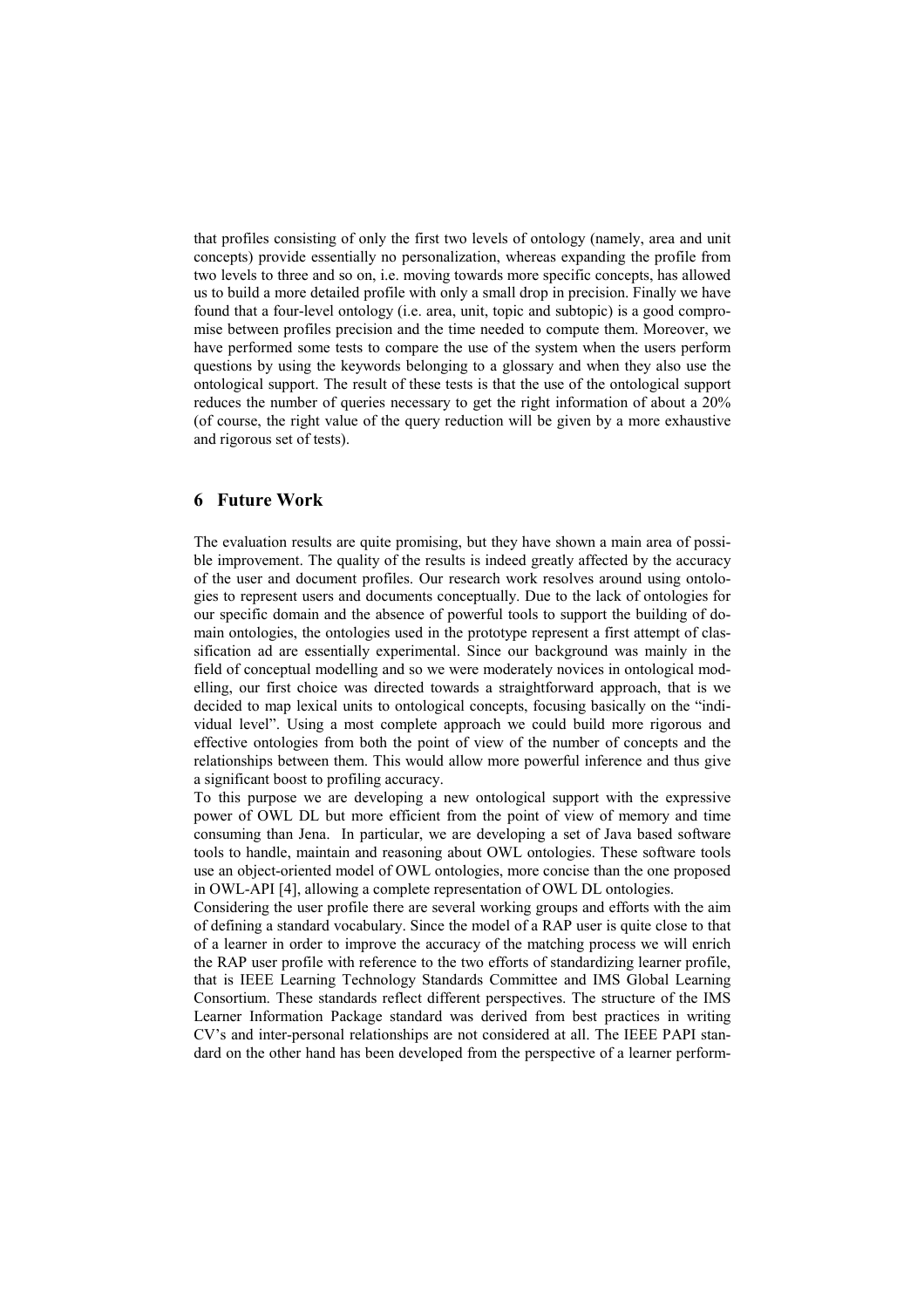<span id="page-14-0"></span>ance during his study. The main categories are thus performance, portfolio, certificates and relations to other people. Our present user profile model will be improved adding a subsets of both mentioned standards enhanced with some specific extensions for RAP system. This will allow us to take into account new traits, such as behavioural aspects (e.g. the level of activity of the users in the system) or the user's role in the company, that will contribute in defining a more accurate and valuable profile.

## **7 Concluding Remarks**

In this paper, we have presented a system called RAP (Remote Assistant for Programmers) with the aim of supporting communities of students and programmers during shared and personal projects based on the use of Java programming language. RAP associates a Personal Assistant with each user and this agent maintains her/his profile and helps her/him to solve problems proposing information and answers extracted from some information repositories, proposing "experts" on these problems and then forwarding their responses.

RAP has similarities with WBT [\[11\]](#page-15-0), I-MINDS [\[12\]](#page-15-0) and, in particular, with the Expert Finder system [[20\]](#page-15-0). In fact, all these three systems provide agents that recommend possible "helpers". However, none of them provides the integration of different sources of information (experts, answers archive and code documentation), and none of them integrates in the user profile information about user's day-to-day work products with information obtained from the answers the user has provided to the other users of the system. Another original contribution of RAP is the design of a recommendation system composed by an open and distributed group of communities. Each community is independent and can dynamically join or leave a group. The system automatically updates all the profile components that may vary on the basis of the group composition.

A first prototype of RAP is under development: a part of the system has been completed and some tests have been already done. In particular, the tests regarding the recommendation of experts have shown encouraging results.

### **References**

- 1. @LIS Technet home page (2003). Available from http://www.alis-technet.org.
- 2. ANEMONE home page (2003). Available from http://aot.ce.unipr.it:8080/anemone.
- 3. Bechhofer, S., van Harmelen, F., Hendler, J. Horrocks, I., McGuinness, D.L., Patel-Schneider, P.F., & Stein, L.A. OWL Web Ontology Language Reference. 2004. Available from http://www.w3.org/TR/owl-ref/.
- 4. Bechhofer, R. Volz, and P. Lord. Cooking the semantic web with the OWL API. In Proc. Int Semantic Web Conference, pages 659 - 675, Sanibel Island, FL, 2003.
- 5. Bellifemine, F., Poggi, A., Rimassa, G. Developing multi-agent systems with a FIPAcompliant agent framework. Software Practice and Experience, 31 (2001), 103-128.